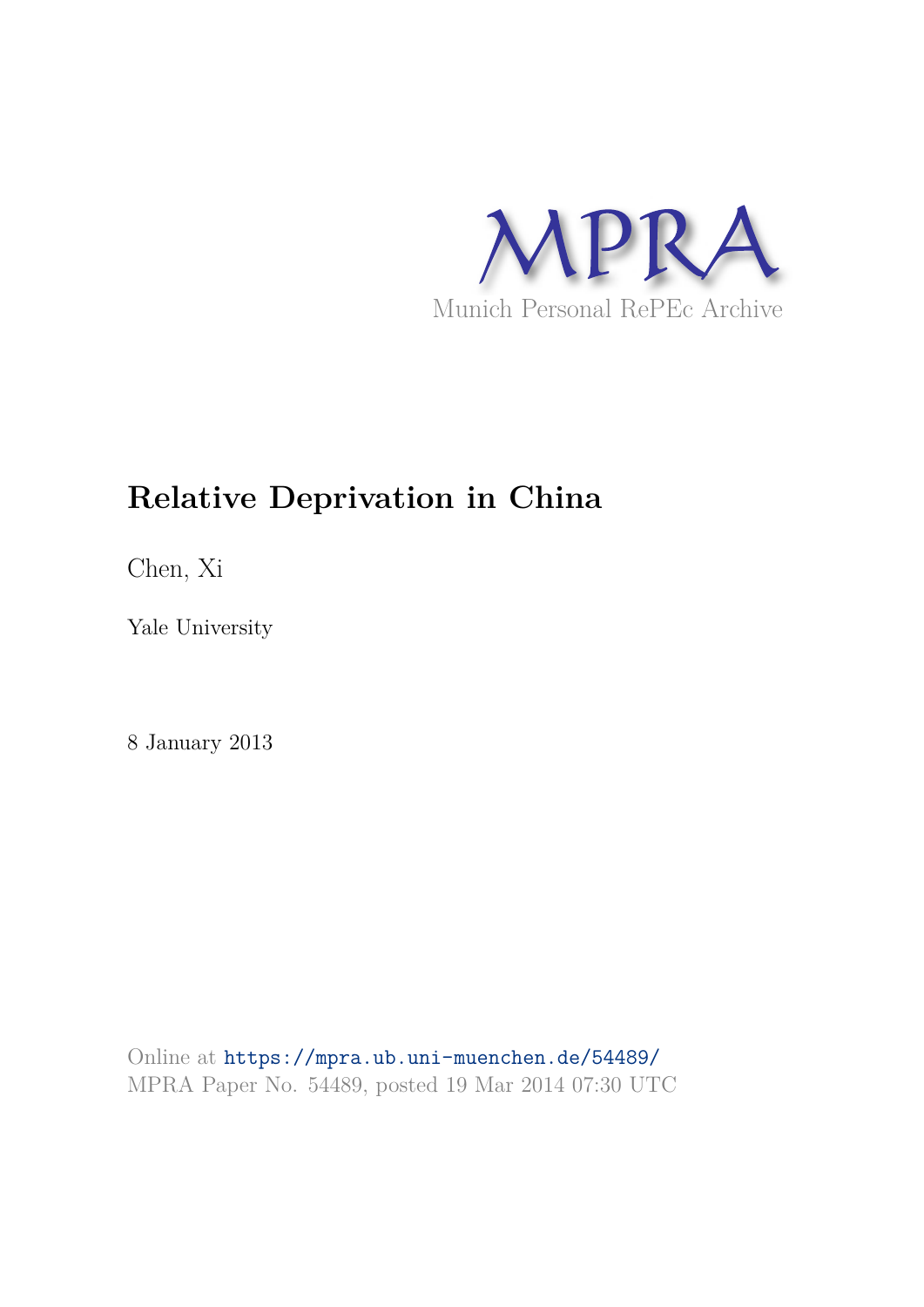## **Relative Deprivation in China**

## $Xi$  Chen<sup>[1](#page-7-0)</sup> Yale University

Relative deprivation (RD), also known as relative poverty<sup>[2](#page-1-0)</sup>, an idea implicitly put forward by Adam Smith in *The Wealth of Nations* and formally conceptualized by Runciman (1966), refers to the discontent people feel when they compare their positions to others and realize that others in the group possess something that they do not have. RD is important to Chinese people as reflected in the traditional saying "*it is better to be the head of a chicken than the tail of a phoenix*", indicating that taking a relatively good position benefits people in the Chinese society. RD is also a pressing issue for China after its three decade unprecedented economic growth accompanied by inequalities at historically high levels. This entry reviews key measures of RD and empirical findings for China. I also discuss some of the most pressing policy issues with regard to RD.

Reference group is crucial to RD measures. Reference groups can be defined quite differently in specific contexts. In a developed society, information flow is fast and efficient, such that reference groups are not straightforward. However, in an impoverished traditional community, poor public infrastructure drags resource flow, and the evolution of local norms strengthens reciprocity. These differences facilitate a much improved definition of reference group. Substantial ethnographic evidence documents social interactions more appropriate at the village level in less-developed rural communities. Mangyo and Park (2011) suggest that village reference groups are salient for residents living in close proximity in rural China, while relatives and classmates are salient reference groups for urban residents. Knight et al. (2009) find that two thirds of rural respondents reported their own village as the main comparison group, whereas very few stated main comparison group outside the village.

 $\overline{a}$ 

 $<sup>1</sup>$  All rights reserved. Readers may make verbatim copies of this document for non-commercial purposes by any</sup> means, provided this copyright notice appears on all such copies.

<span id="page-1-0"></span> $2$  In contrast to absolute deprivation (or absolute poverty) that applies to all underprivileged people, relative deprivation comes from a comparison to the reference group. While economic growth may be accompanied by massive absolute poverty reduction, relative deprivation may not change as long as inequality persists.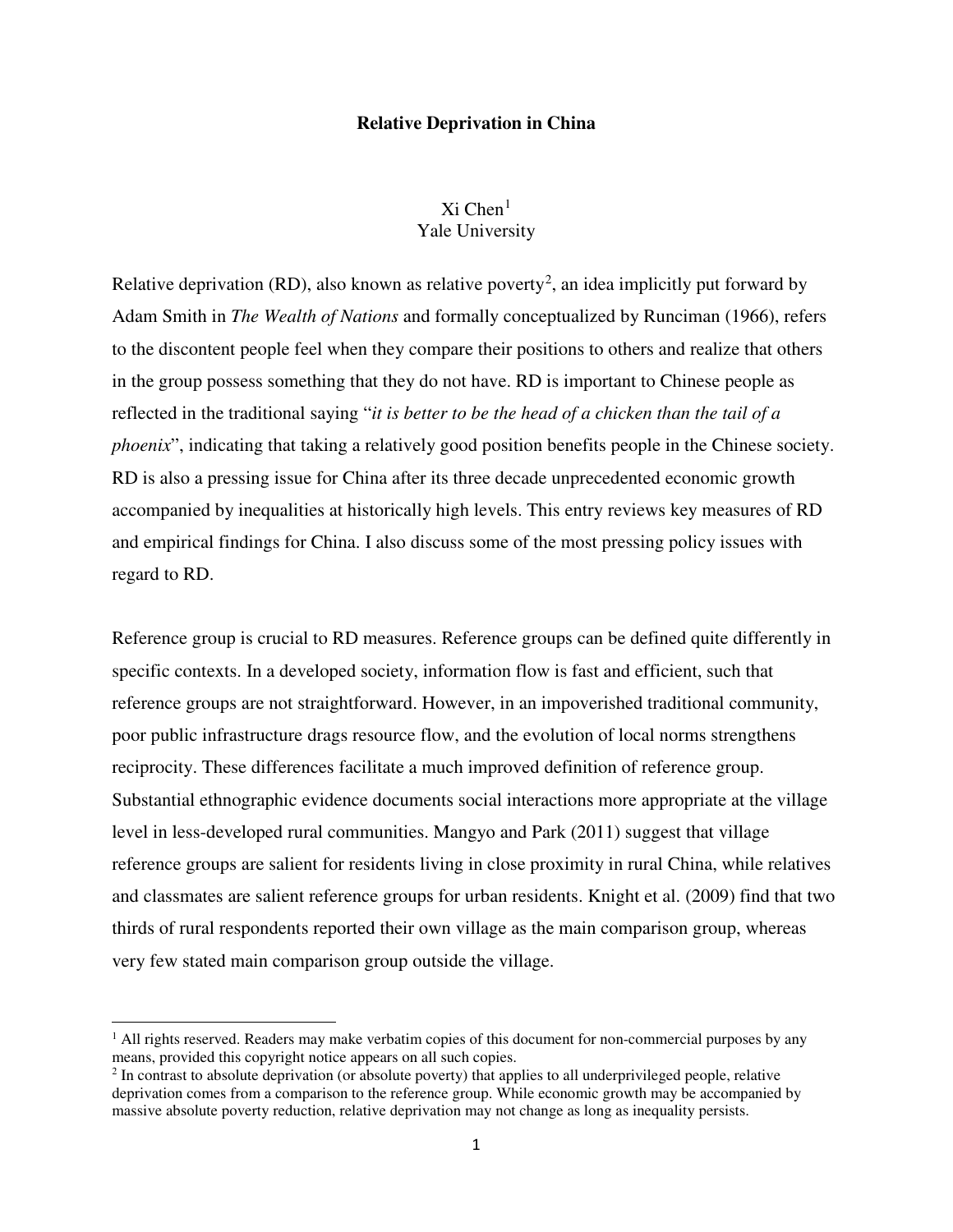RD has been measured along various socioeconomic distributions, including general consumption, status goods consumption, income, other perceived economic welfare and financial status relative to peer group members.

Studies first attempt to measure RD at the community level. Some studies identify the effect of relative income by community average income. Carlsson and Qin (2010) conduct a survey-based experiment to elicit people's preferences regarding relative standing. They find that poor Chinese farmers care about relative status to a high degree comparable to previous studies in developed countries. Mangyo and Park (2011) verify the negative impact of RD status on self-reported health and psychosocial health.

Meanwhile, the community Gini coefficient is often used since it can be derived from aggregation of RD. Li and Zhu (2006) find a significant inverted-U association between Gini coefficient and self-reported health. Meanwhile, Gini coefficient increases health-compromising behavior such as smoking and alcohol consumption. Gini coefficient does not explain any of the health outcomes and health behavior investigated except high waist circumference among older adults (Ling, 2009). However, community inequality measures mask individual RD and mix the impact of inequality with that of RD by implicitly assuming even the richest people suffer from RD. Jin et al. (2011) investigate differential RD impacts between the rich and the poor.

Higher order community RD measures, such as skewness and kurtosis statistic, are also used. Both are good measures of local density in tails of income distribution. Brown et al. (2011) document that the relatively deprived rural households increase spending on funerals and gifts as competition for status intensifies. Moreover, lower ranked families of grooms (but not brides) increase spending more on wedding ceremonies as local income competition increases.

*Individual* level measures gauge RD via the differences between own income and the incomes of the richer members of the group. One would feel more deprived as the number of individuals in society with higher income increases. To begin with, RD of Absolute Income (RDA) sums the income differences and weighs with the number of people in a reference group. One concern is that it does not normalize for income scale across groups. Doubling everyone's income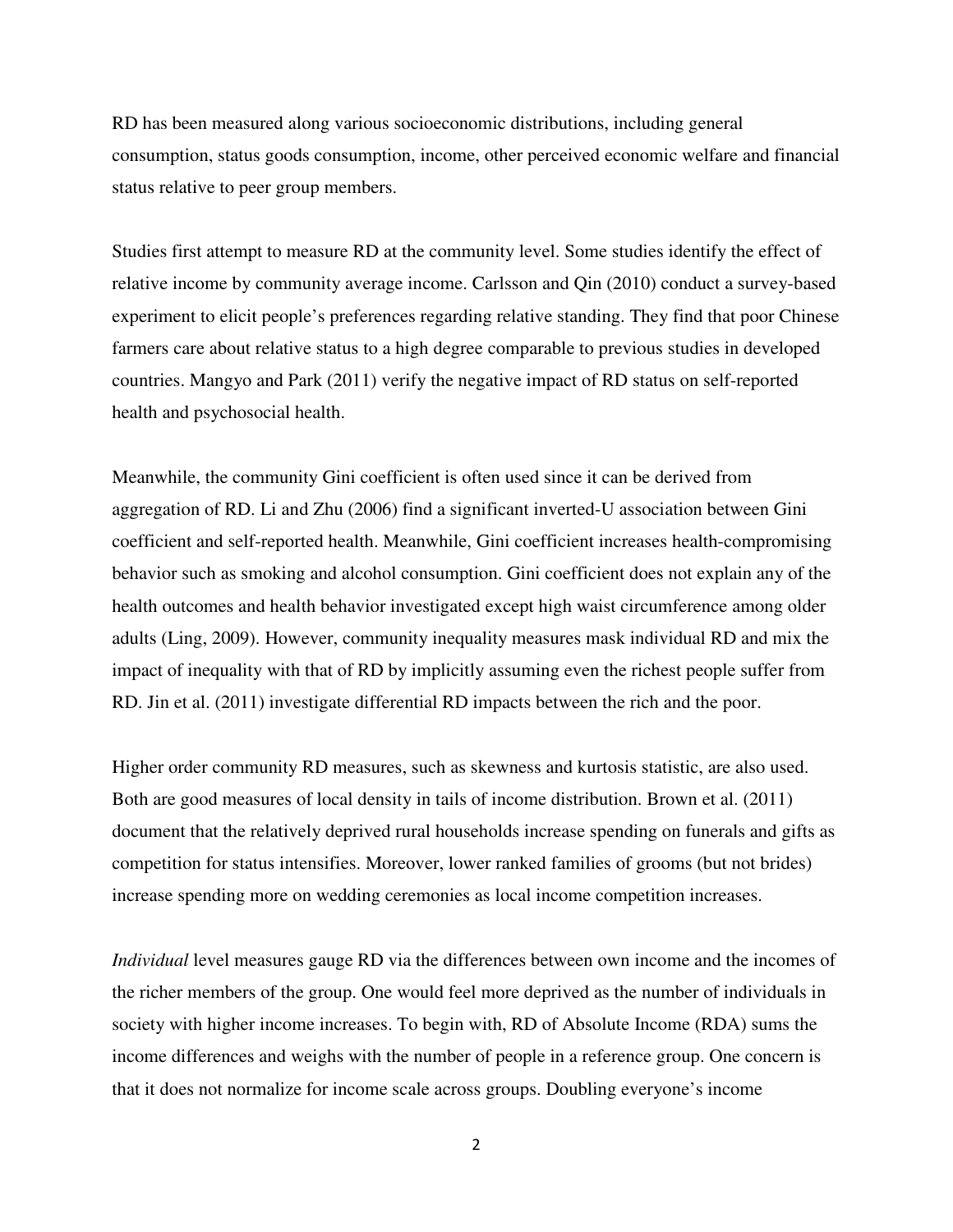automatically doubles RD. Therefore, RDA overstates RD of individuals in high-income reference groups. To improve, RD over Individual Income (RDI) divides RDA by the individual's own income. Using both RDA and RDI measures, Li and Zhu (2006) find insignificant impact of RD on self-reported health status. Moreover, Wildman (2003) proposes a measure of individual-specific RD defined intuitively based on the Lorenz curve that incorporates the cumulative proportion of total income and population up to the individual. Ling (2009) finds that among older adults this measure imposes different effects on health behavior and outcomes, and those less relatively deprived are not necessarily healthier than those more relatively deprived.

Deaton (2001) proposes a measure of RD to integrate the model of mortality and income with the animal and human evidence on inequality and health. The Deaton RD measure takes normalized differences between the average income of those with higher income and this individual's income weighted by the proportion of those with income higher than the individual. Stark and Yitzhaki (1988) develop a RD measure to explain distinctive migration patterns for the rich and poor. While the two measures are in similar forms, the Deaton RD measure is further divided by average community income to normalize the RD index.

Four immediately advantages of the Deaton measure follow. First, large scientific evidence, in public health, psychology, animal science and economics and so on, lays its foundation. Second, it normalizes for scale to avoid overestimating RD in high-income groups. Third, relative to some other RD indexes, it is more sensitive to income distribution. Fourth, it is bounded between 0 and 1, which facilitates interpreting the magnitude of empirical findings.

Ling (2009) concludes that higher Deaton RD lowers odds of high waist circumference, increases nutritional intake, reduces probability of being overweight, and raises probability of ever smoking. However, probability of being underweight, hypertension and current smoking behavior are not much affected. Chen et al. (2012) utilize gift books kept by rural households to document that the relatively deprived households spend much higher budgets on gifts and festivals, and status seeking accounts for much of the recent escalating household social spending. On average, these scarce resources are barely enough to cover wasteful status games,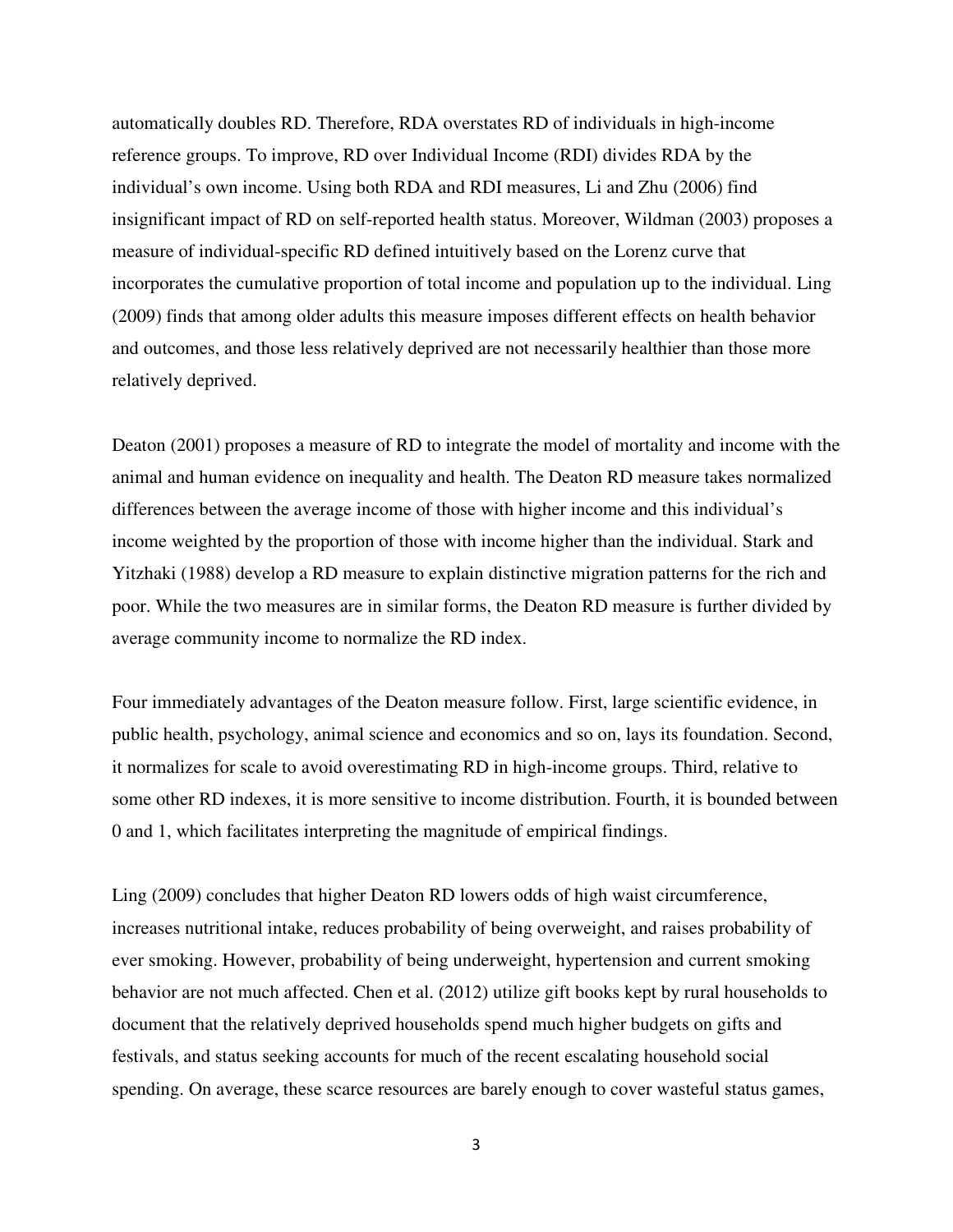such as costly weddings and funerals. In consequence, children born to mothers in more relatively deprived households are more likely to suffer from malnutrition indicated by low height-for-age z-score and high stunting rate (Chen and Zhang, 2012).

Most *individual* level RD measures presume that the distance between two agents matters, either in proportional or absolute terms. However, studies on animals suggest rank over distance in importance. Unlike most of the other measures, rank is unaffected by changes in the shape of the income distribution and ignores the magnitude of income differences among individuals. Higher rank corresponds to lower RD. Li and Zhu (2006) and Sun and Wang (2012) utilize individual's rank within the reference group. Li and Zhu (2006) find no rank-specific harmful effect of income inequality on health, though lower rank corresponds to worsened health outcomes. Sun and Wang (2012) find a negative relationship between income rank in the community and its consumption rate, and the impact on total consumption is mainly reflected in the expenditures on housing, education, clothing and eating out.

RD studies in China concentrate on three aspects – saving and consumption, health, and happiness. I relate the empirical findings to policy discourse and then discuss RD's implication on poverty alleviation and more general development policies.

Regarding saving and consumption, non-positional and positional consumption are distinguished. People signal wealth and education attainment to improve social status that ties to large benefits in China. Worsening inequality raises benefits and entry costs for high-status and strengthens saving incentives to increase positional consumption, typically on housing, and reduces nonpositional consumption, and cut non-positional consumption, especially for poorer groups (Jin et al., 2011). Future research is expected to investigate potential macroeconomic impacts of RD status, such as high saving rate, low consumption, and escalating housing price in China.

High RD raises the importance of social inclusion, which incurs large expenditure among the poor. There is a large literature documenting high spending on gifts and festivals among the poor that serve as essential social roles, and the consequences of refusing to participate are grave. Evidence from China has shown that the poor could spend more on basic food instead of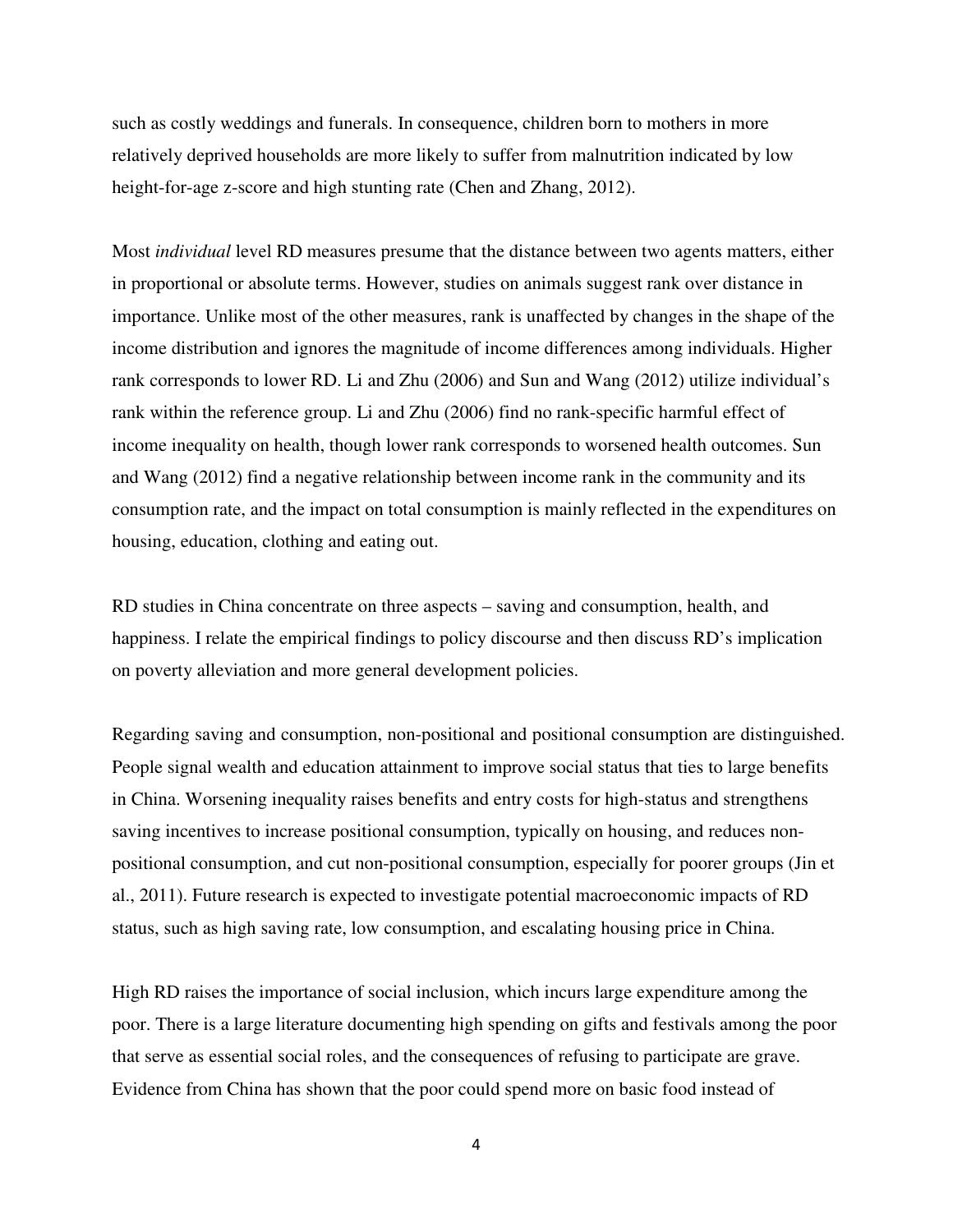festivals but failed to do so. The studies on RD and social inclusion shed light on why the nutritional status of the poor is stagnant amid rapid growth in developing countries (Chen and Zhang, 2012).

Most studies on RD and health point to its negative consequences. These findings indicate the unintended impacts of economic policies in stimulating growth disparities to affect individual health and health inequality. The issue is further complicated by findings from older adults (Ling, 2009) that being less deprived may not guarantee better health and neither do those who are more deprived have worse health. More research is needed to examine absolute and relative income effects on health inequalities along major health behavior and outcomes.

Studies on RD and happiness attempt to account for the Easterlin Paradox: average happiness has remained constant over time despite sharp rises in income but, at the same time, positive correlations are found between individual income and subjective well-being. The two trends puzzle policymaking, and China studies confirm the important role played by RD (Knight et al., 2009; Mangyo and Park. 2011). To reconcile the two seemingly contradicting trends, we should know how RD works. RD may arise due to positional goods that give utility when most other people do not have them or aspirations formed by relative comparisons that affect utility. The former is evaluated relative to others (social comparison), while the latter is evaluated relative to oneself in the past (habituation) as well as to others (social comparison).

The strong evidence of RD in developing countries would point to important trade-off for current development policies and therefore cast serious doubt on the welfare justifications. Considering the case when relative income imposes counteracting impact (equal to the positive effect of own income) on well-being, an equal proportionate increase in all incomes would have no impact on average well-being. In this case, promoting poverty reduction without considering their income gains on social comparators would entail welfare efficiency costs, as poor people face inefficiently high incentives to escape poverty without taking account of their negative spillover effect.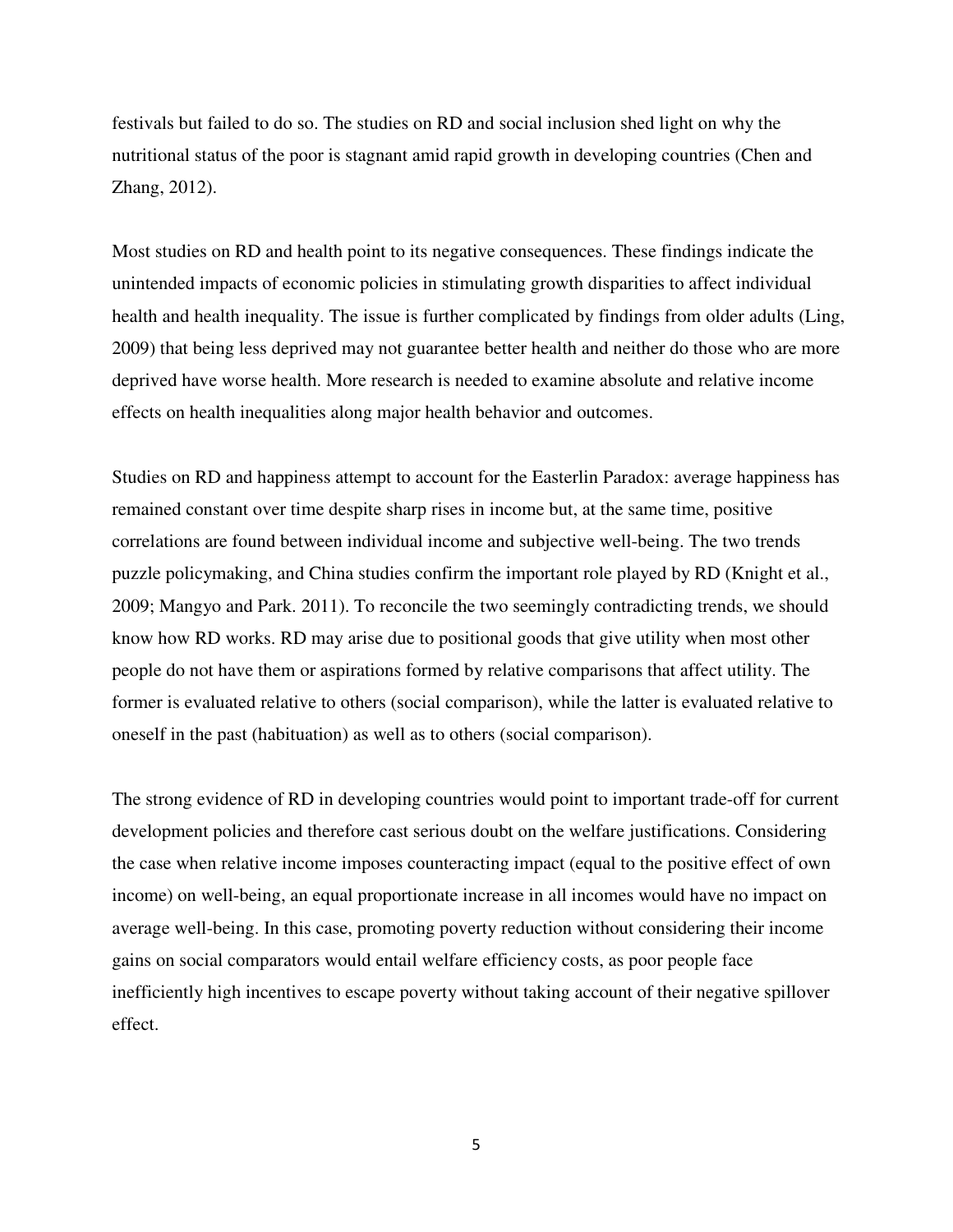Finally, the idea of RD can be generalized to analyze social competition in other aspects. For example, owning a house was not a prerequisite to getting married twenty years ago. However, skewed sex ratio favoring girls due to the combination of son preference and implementation of the One Child Policy has totally changed the landscape in the last decade. At present, families with son, especially those without a house, are relatively deprived in the marriage market, which bears long-term impacts that worth further investigation.